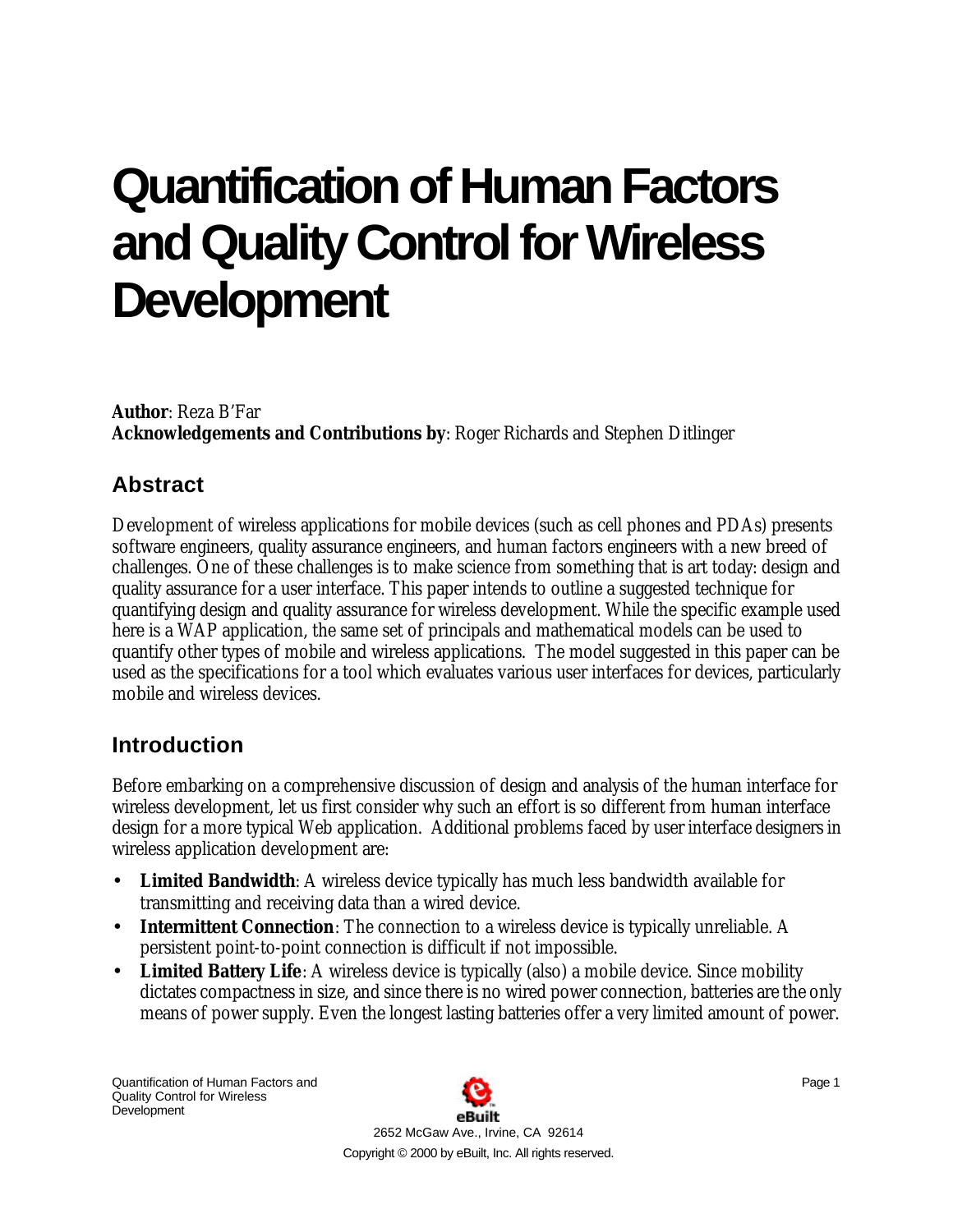- **Limited Memory on Client Device:** Once again, because of the mobile nature of wireless devices and their requirements to remain a small size, room for memory is limited. Memory is also limited by the available power source (batteries) on the device.
- **Limited CPU:** Because of the size of the devices and the battery life, processing information on the device is very expensive. Very few operations should be performed on the device and they should be only performed where there is strong justification for them.
- Limited User Interface: A keyboard and/or a mouse are normally not available for a wireless or a mobile device. Also, the display is almost always very small. This makes viewing and data entry more difficult.

In this paper, we consider a three-tier architecture where the client browser, Web server side operations, and database back-end operations each form a separate tier. Such architectures have proven to be scalable and reliable. When designing a three-tier architecture for a wireless application, one quickly discovers that there is no significant difference in database and middle-tier design between a wireless application and any other types of Web-based applications. The aforementioned problems are almost completely confined to the client tier. In other words, if the system is designed so that business logic is decoupled from presentation, and that business logic is encapsulated in the middle-tier, the most significant task in enabling users to access existing functionality through wireless devices becomes developing a new GUI layer. While this is the primary objective, it is also important to remember that various devices offer functionality previously unavailable on PCs (such as proximity information and history of path traveled). Therefore, there are additional functionalities whose additions to the system might be desired based on the device set supported.

The prevailing method for allowing various devices to access the same content is by pushing content into XML instead of HTML. Using Extensible Stylesheet Language (XSL), the XML formatted content can be transformed for presentation into HTML or other formats. This is altogether a separate discussion, which we will leave to the user to investigate more thoroughly. It is assumed, in this discussion, that content provided by the middle tier is in an XML compliant format. The consideration of methodologies for the user interface in this paper is based on the XML content.

# **Initial Design**

Before the actual human interface design process begins, it is important to set some boundaries on development and prepare some tools for the development and quality assurance process. Therefore, the following steps must be followed:

1. Device Set Selection

Before designing the interfaces, it is important to select the primary set of devices that the application intends to support. This is particularly important as devices and platforms vary greatly in CPU size and data entry mechanism (PDAs use a stylus and touch-screen as an input mechanism, while WAP compliant cell phones support telephony functions through WTA 1.2, etc.). Once a device type is identified, it is also necessary to specify a device manufacturer and, perhaps, even a model number. For example, we can narrow our support to Palm PDAs and Nokia cell phones as platforms. Further, we can specify that the application will support Palm VIIx and Nokia 7110 cell phones.

Quantification of Human Factors and Quality Control for Wireless **Development** 

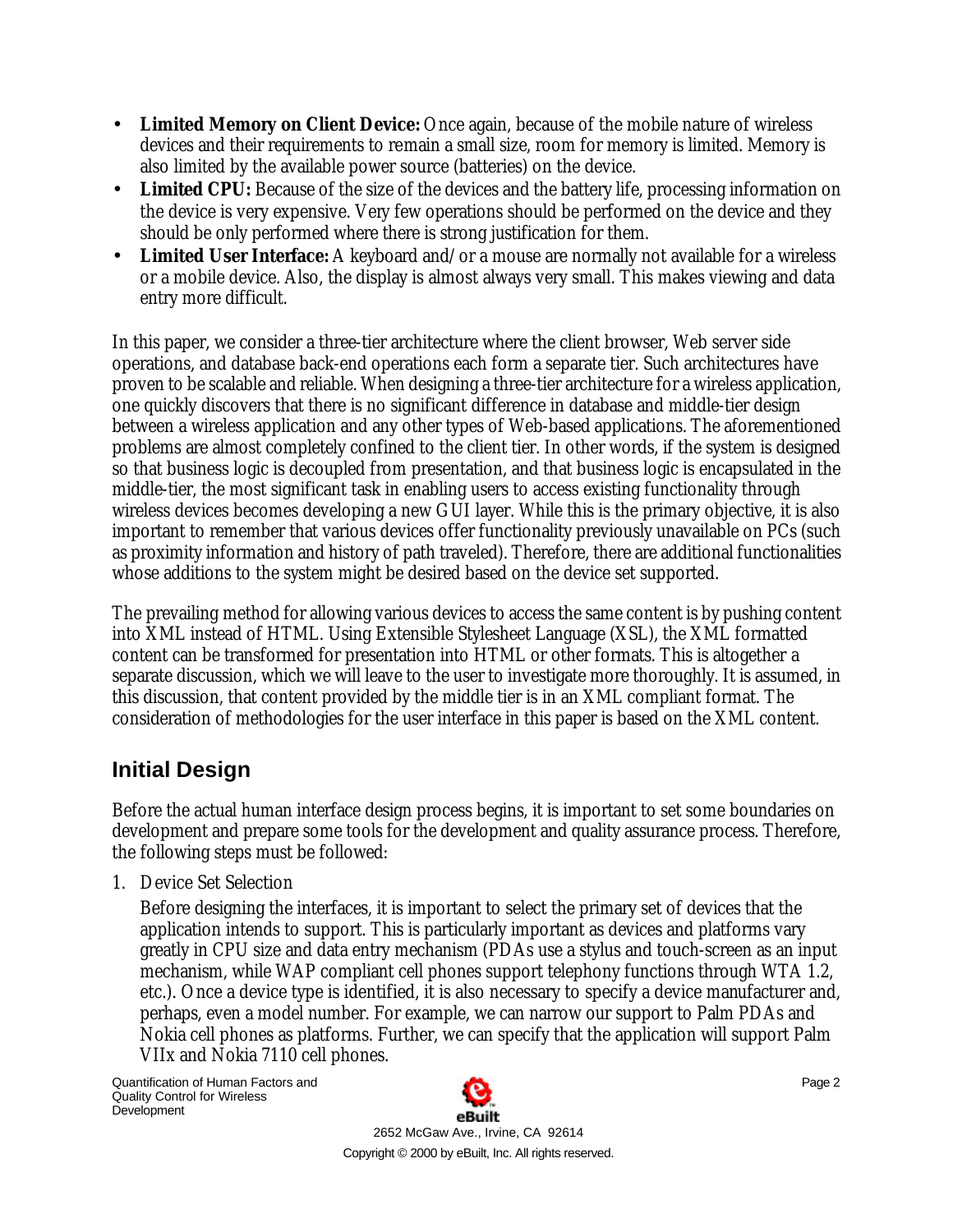2. Emulation of Selected Devices:

Once the subset of devices to be supported by the particular application has been determined, both the designers and the quality control engineers must obtain emulators for the selected devices. The first step of unit testing and quality assurance testing is testing by using the emulators. For our example, we can use Palm emulators that are available from the Palm Web site. Nokia has a WAP development tool kit that has a full-blown IDE for WAP, including an emulator, which allows support for multiple Nokia cell phones and PDAs.

# **Designing the First Set of Interfaces**

Once the devices to be supported by the application have been identified and the emulators for those devices have been gathered, it is time to start the design process.

**Note:** We will forego a detailed discussion of the process of requirements gathering and usecase creation with the assumption that the reader is already familiar with those processes.

Subsequent to development of the use cases, it is time to begin designing the first set of user interfaces. We will use a Ticket Purchasing application as an example.

#### **Gathering the Use Case Scenarios**

Let us assume that we have two use cases for our example (as the subset of all of the use-cases for the application):

- 1. Use Case 1, User Log In: display a user name and password to the user.
- 2. Use Case 2, Main Menu: display a main menu that will allow the user to perform basic navigation to the other parts of the wireless application.

## **Identifying Display and Input Elements**

The biggest concern is the limited user interface. Therefore, we have to clearly define what the displayed elements and the input elements for each step of each use-case should be. Once again, for our example:

## **Use Case 1**

- *Data Elements*: User Name, Password.
- *Actions*: Cancel, OK

## **Use Case 2**

- *Data Elements*: Menu Items—Search for Events, Purchase Tickets, Reserve Tickets, My Events Calendar, and Log Out.
- *Actions*: Scrolling using Select Arrows, Cancel, OK, and Back.

Quantification of Human Factors and Quality Control for Wireless **Development** 

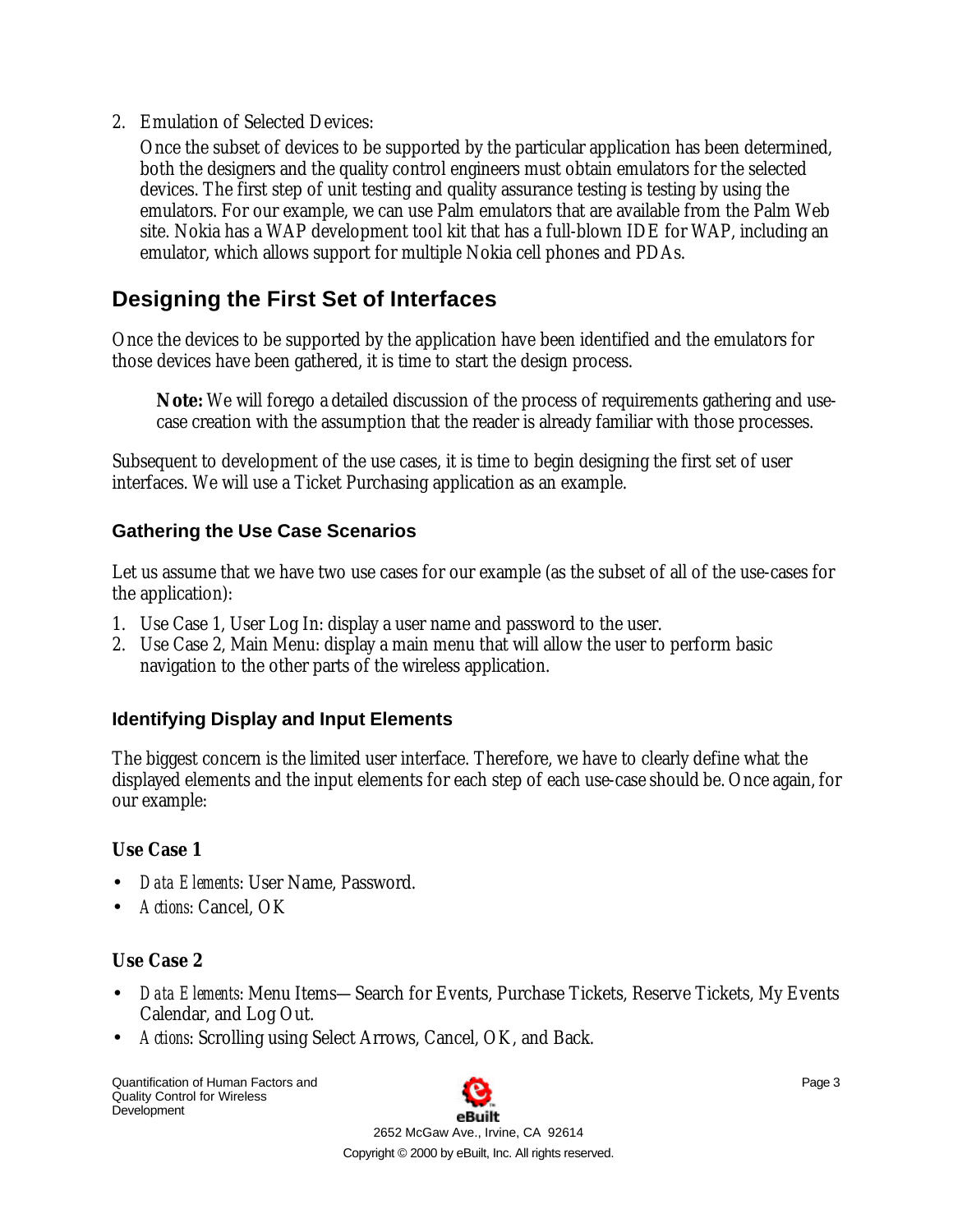There are three types of basic elements that can be identified:

- *Data Elements*: These elements are elements that display data or ask the user for some text input to the device.
- *Action Controls*: These controls are those keys (or buttons on the screen to be stabbed, or else as might be applicable to the device) that cause navigation to a different display screen (in WAP, this is a card—in cHTML, it's a different cHTML file, and so on)
- *Navigation Controls*: These controls are those that allow the user to scroll up and down and/or navigate within the same display screen (in WAP, this is a WML card; for i-mode, it's a different cHTML file, and so on)

#### **Creating XML Content Based on Display and Input Elements**

Since the content has been displayed in many different ways, the next step is to create all content in XML. Once again, the discussion is outside of the scope of this paper; however, it is important to remember that to support a variety of devices, the best architecture is one that uses XSLT to transform raw XML content to formatted XML content usable by a given device based on the characteristics of the device. For our example, our raw content might look something like this:

#### **Use Case 1**

```
<?xml version="1.0" ?>
<myxmlformat>
  <page number="1">
     <input type="text" name="username" />
     <input type="password" name="password" />
     <action type="nextpage" value="2" />
  </page>
</myxmlformat>
```
#### **Use Case 2**

```
<?xml version="1.0" ?>
<myxmlformat>
  <page number="2">
     <select type="numbered">
        <option value="Search">Search For Events</option>
        <option value="Purchase">Purchase Tickets</option>
        <option value="Reservations">Reserve 
        Tickets</option>
        <option value="MyEvents">My Events</option>
        <option value="LogOut">Log Out</option>
     </select>
  </page>
<myxmlformat>
```
Quantification of Human Factors and Quality Control for Wireless **Development** 

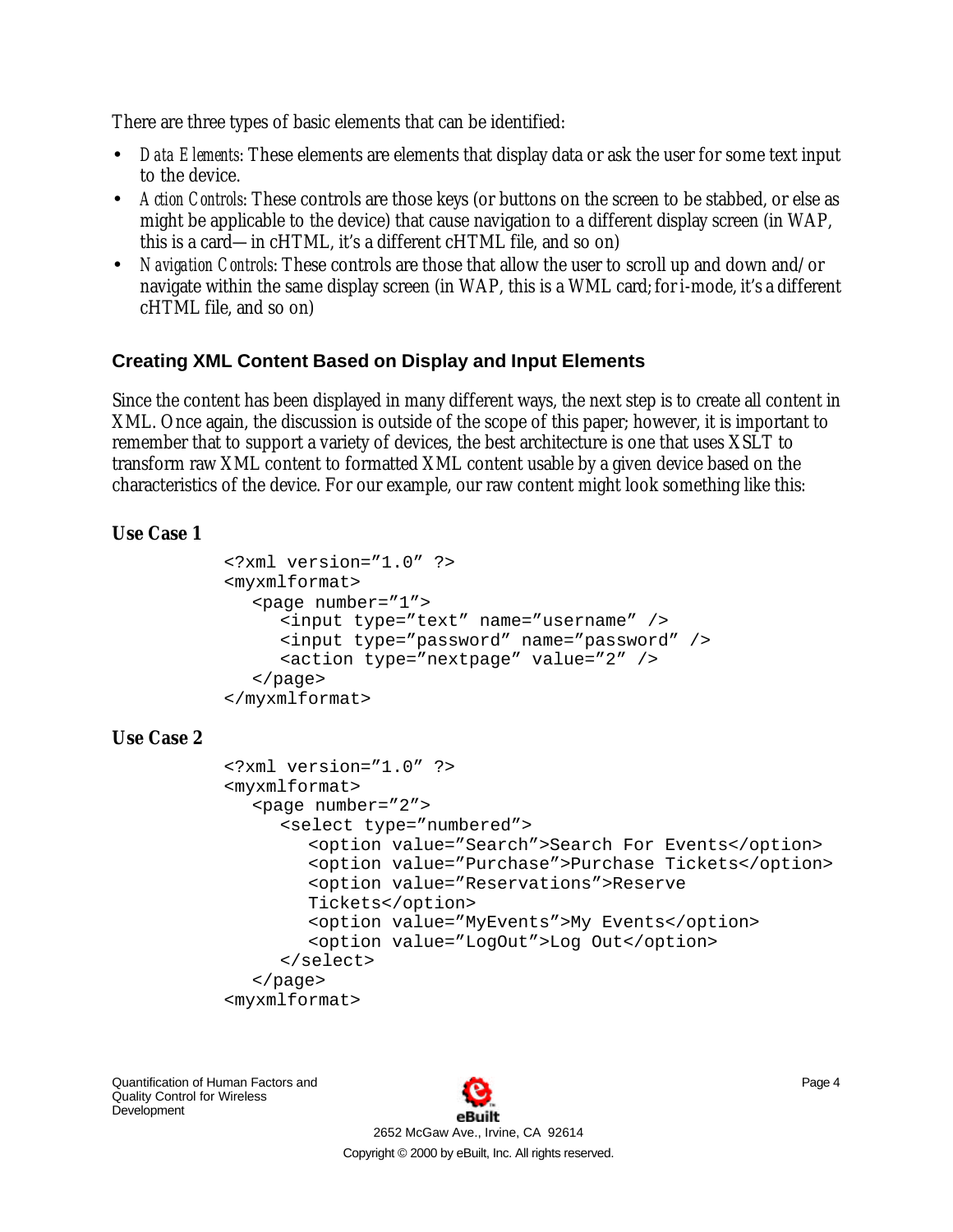We have created our own XML format that merely represents the data and some generalized representation of the behavior of the user interface. There is no client-specific information (browser or micro-browser related) about where a text element should be placed or how it should be presented.

#### **Creating Formatted XML for the Supported Devices**

Once the XML content has been developed, we need to create a mechanism that creates different types of content for different types of clients (Cell Phones, PDAs, browsers, micro-browsers, and so on). For example, we might need to create a variety of HTML pages for different browser types, or we might have to produce a series of WML pages, each created for a different device. This translation from XML to other formats is done by creating an XSL for every variation of the transformed XML. However, it quickly becomes clear that the permutations of the XSL increase exponentially to support more and more devices. Dynamic generation of such content does not scale well.

Three possible solutions are discussed in the next section:

- 1. Pre-generation of all static content.
- 2. Using scripting languages, such as JSP, to process the XML instead of using XSLT.
- 3. Generalization of some of the possible permutations of the user interface, per device families.

# **Iterative Quality Analysis and Redesign**

After the initial phase of the design, we will have a set of possible permutations for the user interface. For our example, two of those permutations (for use case 1) might look something like this for WML:

#### **Use Case 1**

#### **Permutation 1**

```
<?xml version="1.0"?>
<!-- created by WAPtor (http://www.waptop.net/) -->
<!DOCTYPE wml PUBLIC "-//WAPFORUM//DTD WML 1.1//EN" 
"http://www.wapforum.org/DTD/wml_1.1.xml">
<wm\geq<card id="card1" title="USERNAME" >
     <p>
     User Name:<input type="text" name="username" />
     \langle/p>
     <do type="accept">
        <go href="#card2" />
     \langle do>
  </card>
```
Quantification of Human Factors and Quality Control for Wireless Development

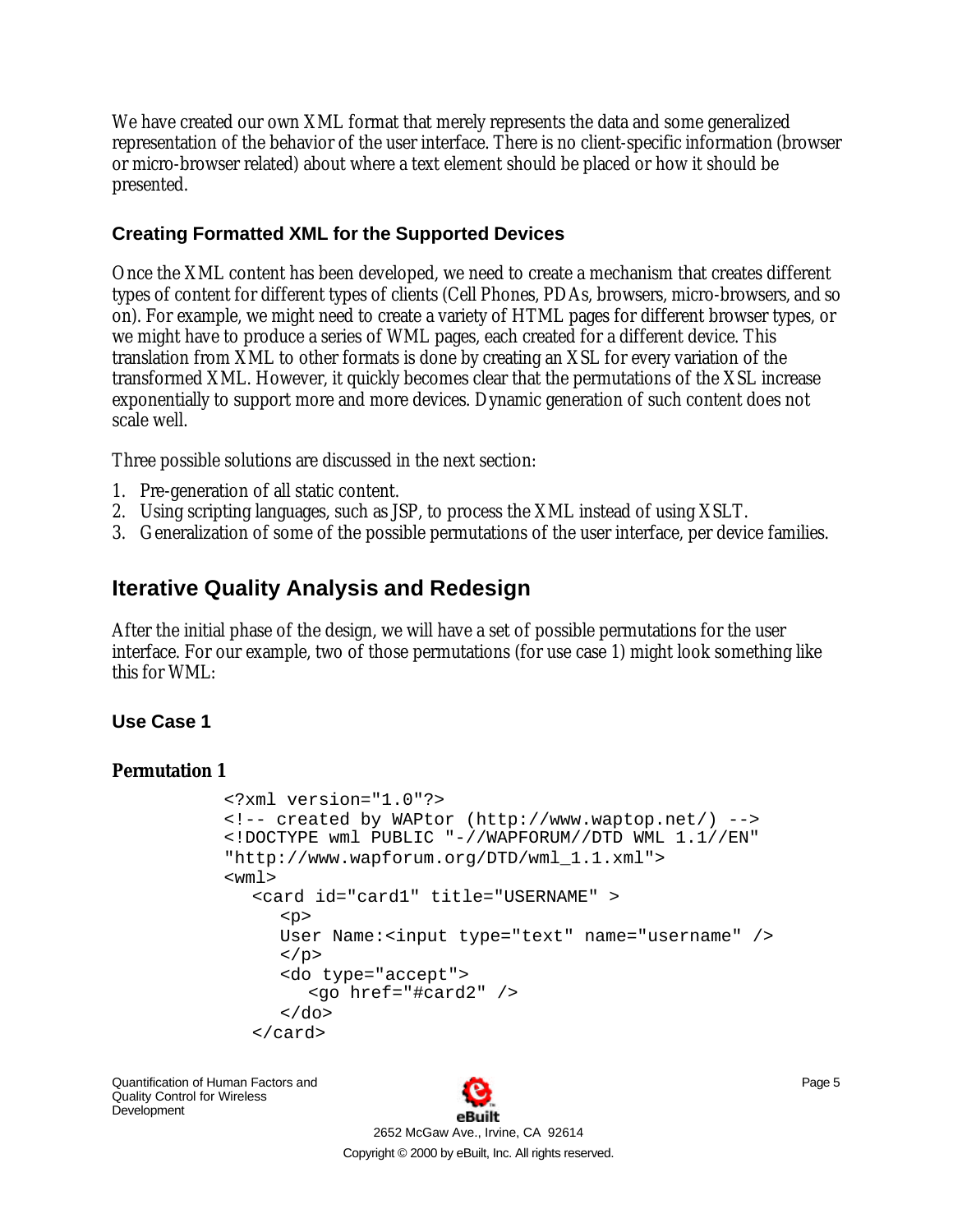```
<card id="card2" title="PASSWORD" >
      <sub>p</sub></sub>
      Password: <input type="password" name="password" />
      \langle/p>
      <do type="accept">
         <go method="post" 
         href="http://wireless.ebuilt.com/servlets/Login" >
            <postfield name="server_username" 
            value="$(username)" />
            <postfield name="server_password" 
            value="$(password)" />
         </qo>
      \langle do>
  </card>
\langle/wml\rangle
```
#### **Permutation 2**

```
<?xml version="1.0"?>
<!-- created by WAPtor (http://www.waptop.net/) -->
<!DOCTYPE wml PUBLIC "-//WAPFORUM//DTD WML 1.1//EN" 
"http://www.wapforum.org/DTD/wml_1.1.xml">
      <wm\geq<card id="card1" title="LOGIN" >
            <p>
            User Name:<input type="text" name="username" />
            Password: <input type="password" name="password" />
            <do type="accept">
               <go method="post" 
               href="http://wireless.ebuilt.com/servlets/Login" >
                  <postfield name="server_username" 
                  value="$(username)" />
                  <postfield name="server_password" 
                  value="$(password)" />
               </qo>
            \langle do>
            \langle/p>
         </card>
      \langle/wml\rangle
```
As you can see, though there is very limited input and only one screen here, we have already started down two different branches on our navigation tree. This navigation tree will be very large for those applications supporting a large set of client types (device types and browsers). And they grow by factorials every time there is a new XML file (in our case a WML file).

Quantification of Human Factors and Quality Control for Wireless **Development** 

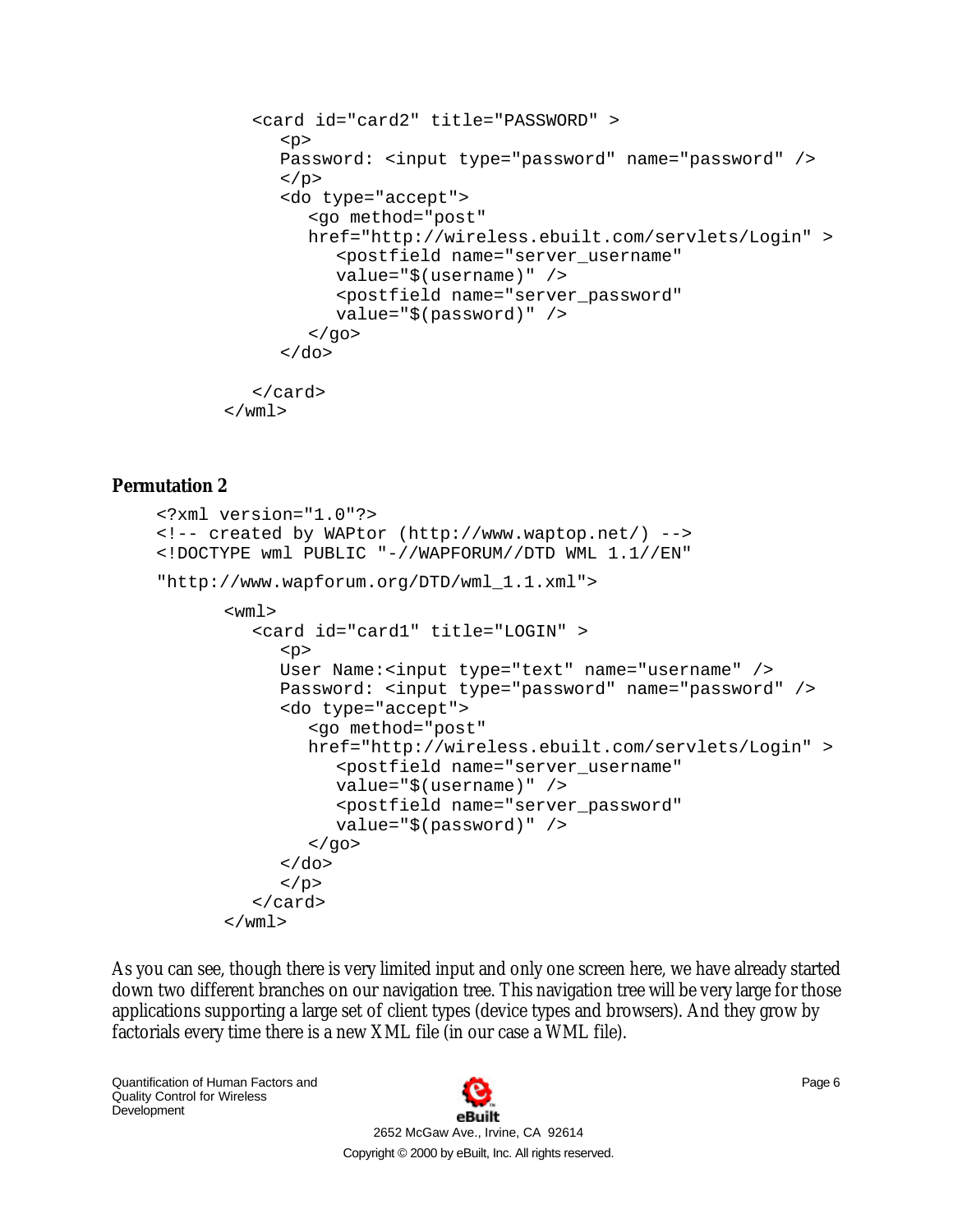Therefore, we need to deal with the problem of scaling in two fronts: development of XSL files and run-time content generation. Developing new XSLs for every device is impractical as development cost is prohibitive. Also, as the number of XSLs grows and the rules on each XSL become more complicated, the XSLT compiler becomes slower.

#### **Content Pre-Generation**

One of the solutions to the problem is to pre-generate the transformed XML on a batch mode. Based on some event triggered by change in the original XML content or using some period, we can generate new content for each device based on the various XSLs. This option solves the latency caused by the XSLT to generate transformed XML; however, selecting which transformed XML should be served to which device remains a problem.

## **Generating XML Using Server-side Scripting**

To reduce the load on the XSLT when generating the XSL, it is possible to put the complex logic in a scripting language that wraps XML. This can be done, depending on the application, before or after XSLT processing. This allows any complex logic involving selection of the rules for XSL templates to move into a server side scripting language, such as JSP, thereby making the process more efficient.

## **Selecting the Most Effective Set of Interfaces**

While the two methods described above reduce the load on the XSL generator at run-time, the number of different user interfaces and the development of various XSLs grows problematic as the number of devices to be supported by the application increase. Therefore, we need to limit the number of possible XSLs by generalizing the user interfaces available to the devices. In other words, we can assign one set of user interfaces to a group of devices instead of a single device. To do this, we need a method to compare and evaluate the various user interfaces. In a way, what we are attempting to do is to compress the information content of the user interface, both in data display and interaction and in intra-display navigation. This compression, as any other compression method, can be lossy or lossless. Since loss is introduced in "generalizations," and since we will be generalizing groups of devices into categories or families of devices, our content compression of the user interface will be lossy.

Now, let us leverage some knowledge from compression in information theory, namely the concept of a Huffman Coding Length. One of the easiest forms of data compression, Huffman Coding compression allows for a very simplistic method of assigning numbers according to the possibility of occurrence of each element in a system. For example, let us look at a system where all the content is composed of letters {A,B,C,D}. Let us assume that the possibility of the occurrence of each of these letters is, respectively, { 0.1, 0.5, 0.3, 0.2 }. Then, the most compressed representation of the data using 0's and 1's would be  $\{01, 0, 1, 10\}$  and/or  $\{10, 0, 1, 01\}$ , assuming variable length bytes (we will not discuss how the bytes are constructed here since compression for variable length content is complicated). Shortest Huffman Coding lengths are, in order: B,C,D,A and/or B,C,A,D

Quantification of Human Factors and Quality Control for Wireless **Development** 

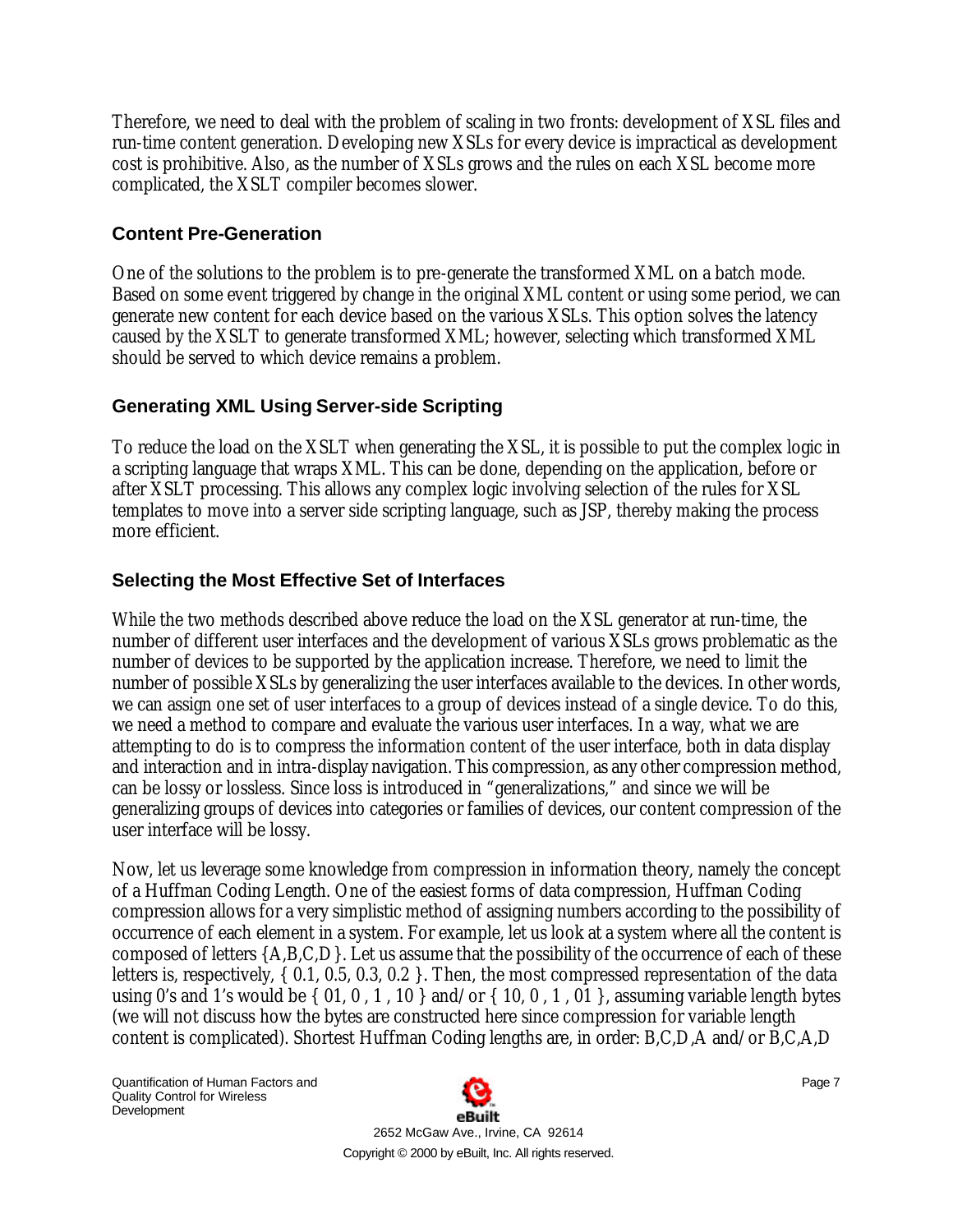(depending on negative or positive logic). Therefore, we need to first quantify the set that describes our content, and then we need to compress it.

In this manner, we will introduce a set for the interactions between a user and a device. Then, we will introduce a grading system that can be used to determine the degree of loss in compressing the information exchanged between the user and the device. Our grading system will allow us to quantify the user friendliness of each set of user interfaces. Note that our grading system will use variables  $\{P_1, P_2, ..., P_n\}$ , so that we can dynamically change the grading system based on the family of devices. For example, we might assign the grades to be {1,2,0,5,….10} for all cell phones and {2,5,9,10,….15} for all PDAs.

As previously mentioned, we are concerned with two client interaction problems: display/input of data and navigation. These problems encapsulate the variables in our set. Please note that the set we have defined here is only a subset of a superset that might include other user interactions with the device, such as voice, touch movements, and so on.

We will then define our subset for user interaction content components as:

## **Scrolling: (P1, P2)**

Scrolling up and down (or side ways if the device allows) is very cumbersome. Scrolling more than one page, in addition to the viewable page (for a total of two pages), causes even more trouble for the user. For our grading system, we will assign  $\mathsf{P}_1$  points any time the user has to scroll and  $\mathsf{P}_2$ points every time the user has to scroll more than one page. Therefore, if the screen has four lines and there are eight lines of content, we add  $\mathrm{P_{1}}$  points to the point total of that screen. If the screen has nine lines of content, we add  $\rm P_{1}+\rm P_{2}$  points to the point total of that screen.

## **Text Entry**

There are various types of text that the user can input into a device. We rate the different types here:

## **Repeating Keys (P<sup>3</sup> , P<sup>4</sup> )**

Certain text, such as letters "s" and "k," require multiple pushes from the same button. This is cumbersome since the time delay allowed between the key pushes to type two consecutive letters and the delay allowed to get to the a letter that requires multiple pushes are different. We will assign a grade of  $\mathrm{P_{3}}$  any time a multiple push character is required and a multiplier of  $\mathrm{P}_4$  as a coefficient for the number of times that button must be pushed (twice, three times, and so on).

## **Alpha Entry (P<sup>5</sup> )**

Depending on the device, certain characters such as "(" or "\$" might require navigation to a different screen. Most of the time, this is indicated by a prompt allowing the user to navigate to an area marked "ALPHA." Such characters cause extra confusion and force the user to do



2652 McGaw Ave., Irvine, CA 92614 Copyright © 2000 by eBuilt, Inc. All rights reserved. Page 8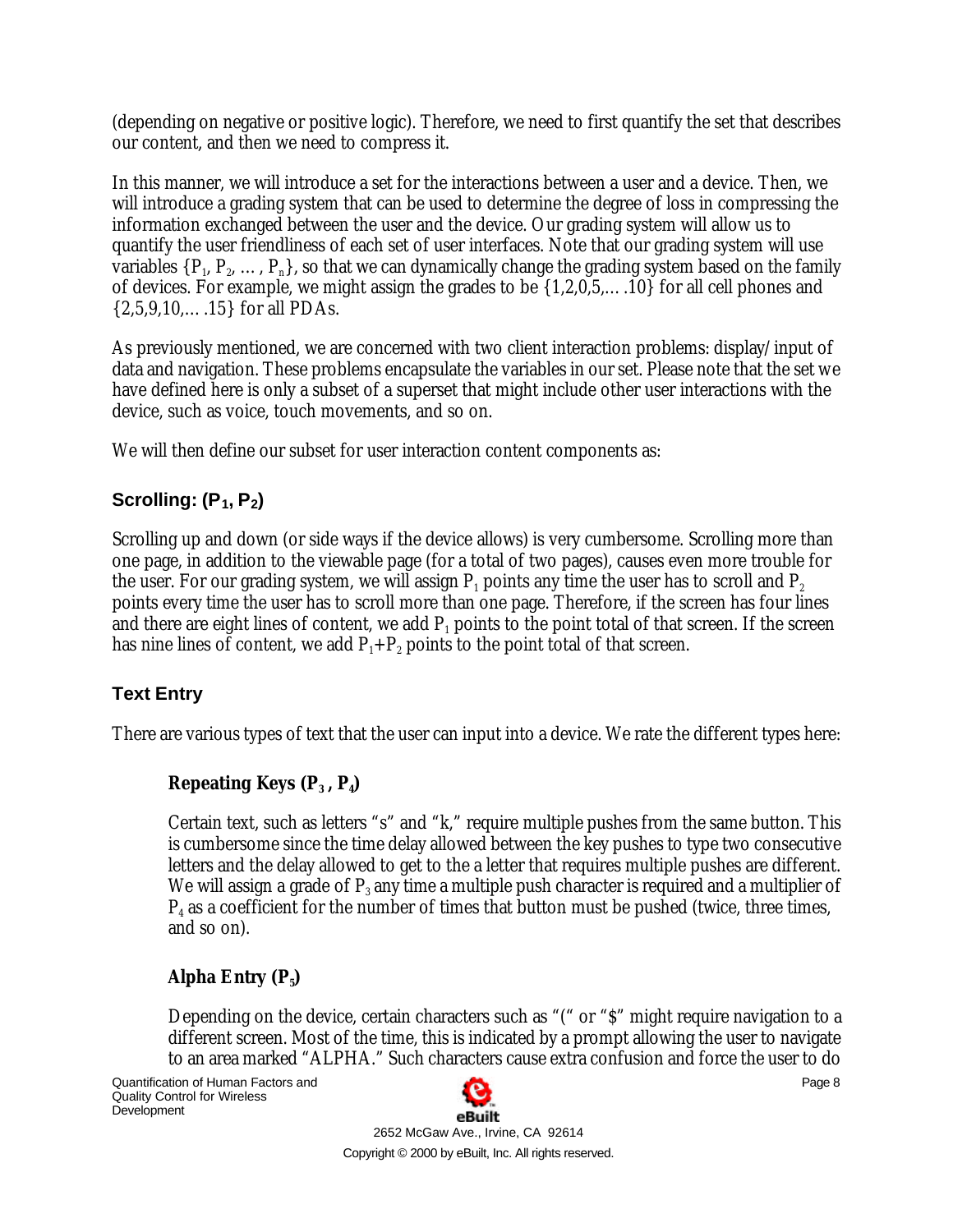extra navigation. We will assign  $\text{P}_5$  to any character that requires navigation to another screen.

#### **Numeric Entry (P<sup>6</sup> )**

Numeric data entry, on most devices, is different than text entry. For example, a particular environment for a cell phone might allow for overriding the text associated with each key and allow for using the keys for numeric entry (this can be done using input masks and WMLScript in WAP). We need to also consider those devices that might allow only numeric entry. We will assign  $\mathrm{P_{6}}$  to any numeric character.

## **Stabbing (P<sup>7</sup> )**

In devices, such as the Palm Pilot, a pen (Stylus in case of the Palm—a spear) is provided to "stab" certain buttons on a touch screen. This pen is used for data entry, as well as stabbing different buttons on the screen (the touch-screen aspect and the provided stylus are actually independent, but for our discussion here, we will assume that the functionality is combined). We will assign  $\mathrm{P}_7$  to any singular use of the pen (or any Stylus type device) for interaction with a device.

#### **Inter-Page Navigation**

## **Forward Navigation Using Device Buttons (P<sup>8</sup> )**

It is possible to use various buttons (such as the left top button on Nokia phones used as OK) for navigation. Various devices map the available keys to different navigation rules. We will assign  $\mathrm{P}_{\mathrm{s}}$  to use any device specific navigation.

## **Forward/Backward Navigation Using Device Buttons (P<sup>9</sup> )**

Because of the display limitations (for example on cell phones), the user might be required to go into a submenu first, enter or view some data, and then return to the parent menu. We refer to that as forward/backward navigation. This is particularly annoying because it causes confusion for the user. We will assign  $P_{9}$  to forward/backward navigation using custom buttons on the device.

#### **Forward Navigation Using Menus (P10)**

This is the same type of navigation suggested in Forward Navigation Using Device Buttons except that the device buttons are not used. This refers to navigation using a menu system with radial buttons and/or selecting a menu item on the screen. We will assign  $P_{10}$  to forward navigation.

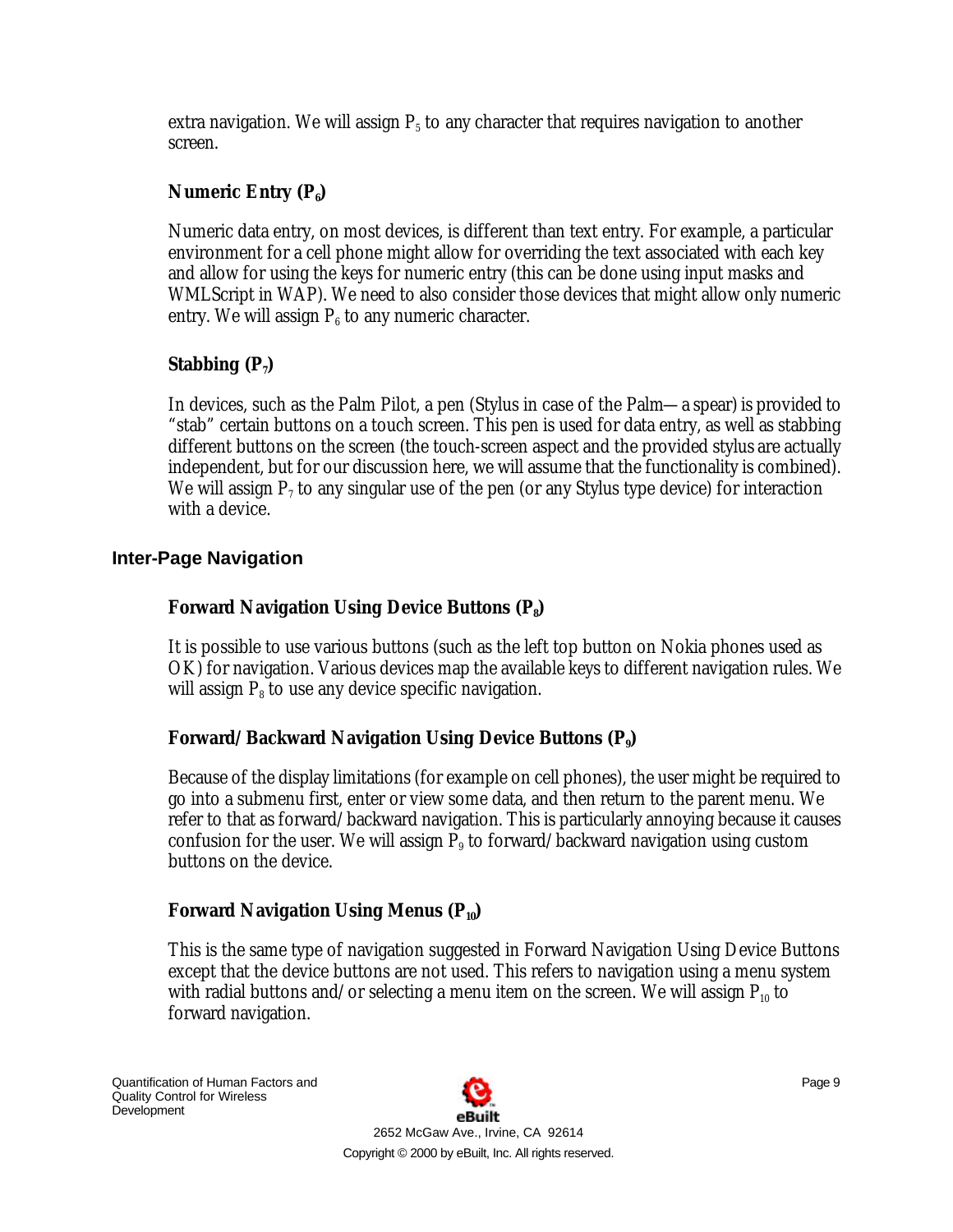#### **Forward/Backward Navigation Using Menus (P11)**

This is the same type of navigation suggested in Forward/Backward Navigation Using Device Buttons except that the device buttons are not used. It refers to forward/backward navigation with radial buttons and/or selecting a menu item on the screen. We will assign  $P_{11}$ to forward/backward navigation

It is obvious that our quick analysis here was done with a bias for cell phones. It is very important to remember that what we have defined here is a methodology and a general approach. This paper, by no means, intends to define all of the independent variables for all devices—this is something that will remain application-specific. There are many device families that display information in different ways and interact with the user in many different ways. So long as the methodology is followed per device family and a set is clearly defined for each, the methodology will remain valid and will apply.

```
Therefore, the subset that we have defined for our application is:
{P_1, P_2, P_3, P_4, P_5, P_6, P_7, P_8, P_9, P_{10}, P_{11}}
```
Also, we can select multipliers which allow a different "weight" for each of the independent variables. This is to allow modeling the fact that not all actions are equally as easy or as difficult. For example, using the Stylus on the Palm platform to stab an icon on the touch sensitive screen can be deemed easier than pushing a physical button on the Palm. Both account for 1 action, but their cost is different.

Now, let us apply this methodology to our example.

# **Application of Methodology**

Now, let us evaluate the sets for our use cases. Here, we will only give you the step-by-step evaluation for Nokia 7110 of use case 1. You can extrapolate the results for yourself for the other use case and for other devices. We will use "sditlinger" as the user name and "rrichards" as the password.

Key Sequences:

- 1. Press Option  $(P_{10})$ .
- 2. Select Edit  $(P_8)$ .
- 3. s requires four key presses, d requires one key press, etc. Total key presses for "sditlinger" is 23  $(P_3)$ .
- 4. s, i, l, and some other letters require multiple key presses on the same key. This happens seven times  $(P_4)$ .
- 5. Once the user name is entered, Press OK. This causes navigation to a previous screen  $(P_9)$ .
- 6. Select Edit  $(P_{10})$ .
- 7. Press Clear  $(P_9)$  five times to clear the user name that was put in previously.
- 8. Total key presses for "rrichards" is 23  $(P_3)$ .
- 9. Multiple key presses happens seven times  $(P_4)$ .
- 10. Press Ok. This causes navigation to a previous screen  $(P_9)$ .

Quantification of Human Factors and Quality Control for Wireless **Development** 

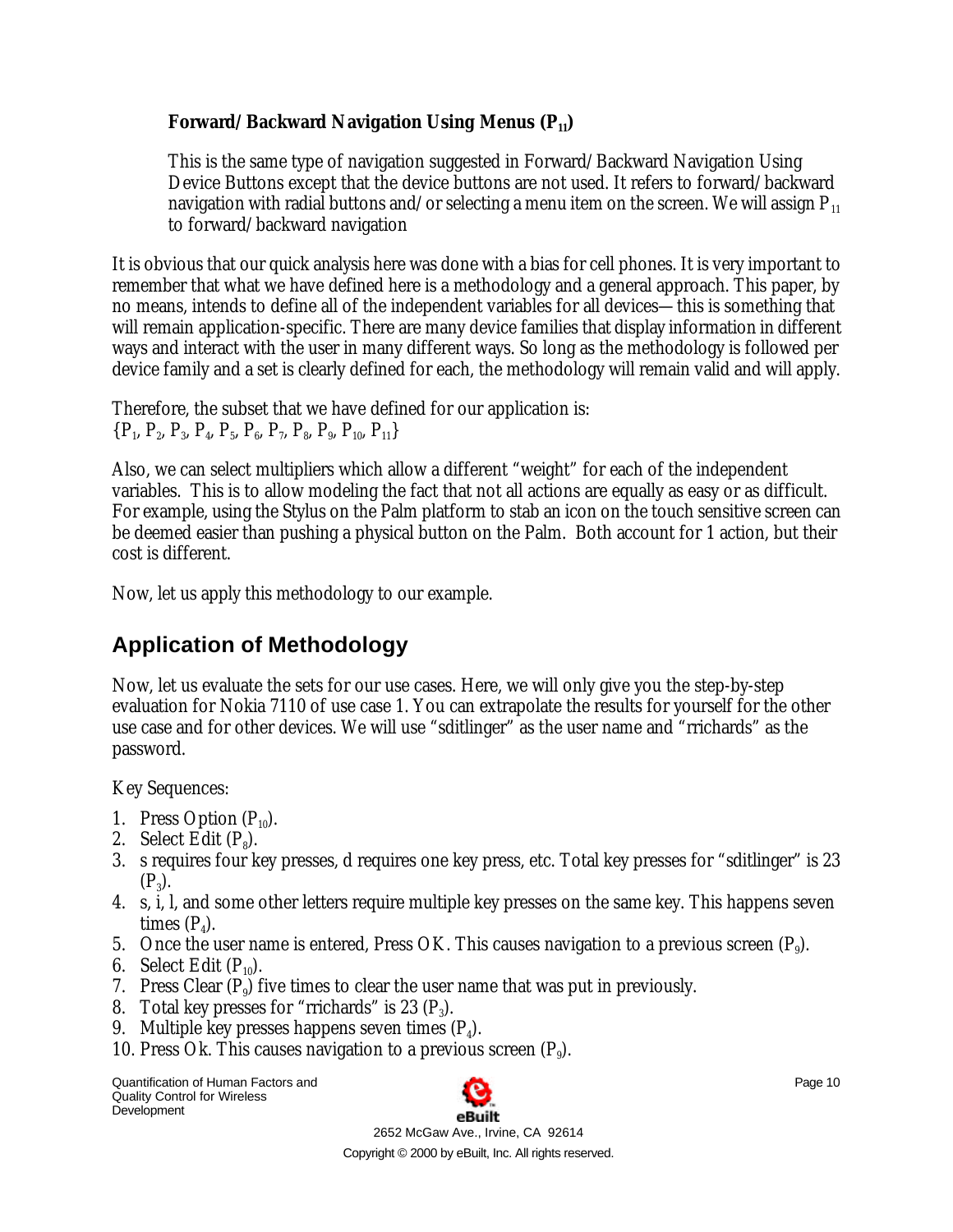11. Press Options  $(P_8)$ . 12. Press Down–Arrow once  $(P_8)$ . 13. Select OK  $(P_9)$ .

There is no numeric-specific data entry, scrolling, or stabbing. Therefore,  $P_1$ ,  $P_2$ ,  $P_5$ , and  $P_6$  are 0. Though one can represent the final result as a combination of different functions of the independent variables, we will assume that the "weight" of that occurrence of each instance of each independent variable is the same for the final result. In other words, we will assume that pressing the OK button has the same cost whether it is the first step of navigation or the last step of navigation. Though this assumption is not necessarily true, it will give us a very close linear approximation to what might be true.

Based on the above, we obtain the following for Permutation 1 of our code for Nokia 7110:  $\{P_1, P_2, P_3, P_4, P_5, P_6, P_7, P_8, P_9, P_{10}, P_{11}\} \rightarrow \{0, 0, 46, 14, 0, 0, 0, 8, 3, 2, 0\}$ 

Once again, we'll make an assumption of linearity between the different orthogonal variables. This means that we'll assume that the costs of all the independent variables are equal (the cost of pushing the OK button and pushing a text button is the same).

This will let us come up with an average length that is the sum of the value of all variables divided by the number of variables. Therefore, the average length for our example is 6.36 for permutation 1 for Nokia 7110 (total score is 73 and there are 11 independent variables, yielding an average length is 6.36).

Obviously, if a large number of devices in each family are to be supported, this process needs to be automated with a tool. The tool can be used to reveal the flexibility of the methodology to the user interface designers, as well as the quality assurance engineers.

It is also important to remember that the amount of code (number of characters) written in WML, as well as calls to WMLScript, needs to be taken into account. Minimizing code is crucial to maximize use of the device. Code efficiency considerations can be treated as other independent variables in our model or can be considered separately. Here we have decided to treat them separately.

For our example, we tested the following devices with the respective results.

| <b>Device Name</b>    | Use Case 1<br><b>Score</b> | Use Case 2<br><b>Score</b> | <b>Total Score</b> | <b>Device Family</b>        |
|-----------------------|----------------------------|----------------------------|--------------------|-----------------------------|
| <b>Nokia 7110</b>     | 6.64                       | 1.82                       | 8.46               | <b>Nokia Phones</b>         |
| Phone.com<br>Emulator | 5.64                       | 1.82                       | 7.46               | Phone.com<br><b>Browser</b> |

## **Permutation 1 (585 Code Characters):**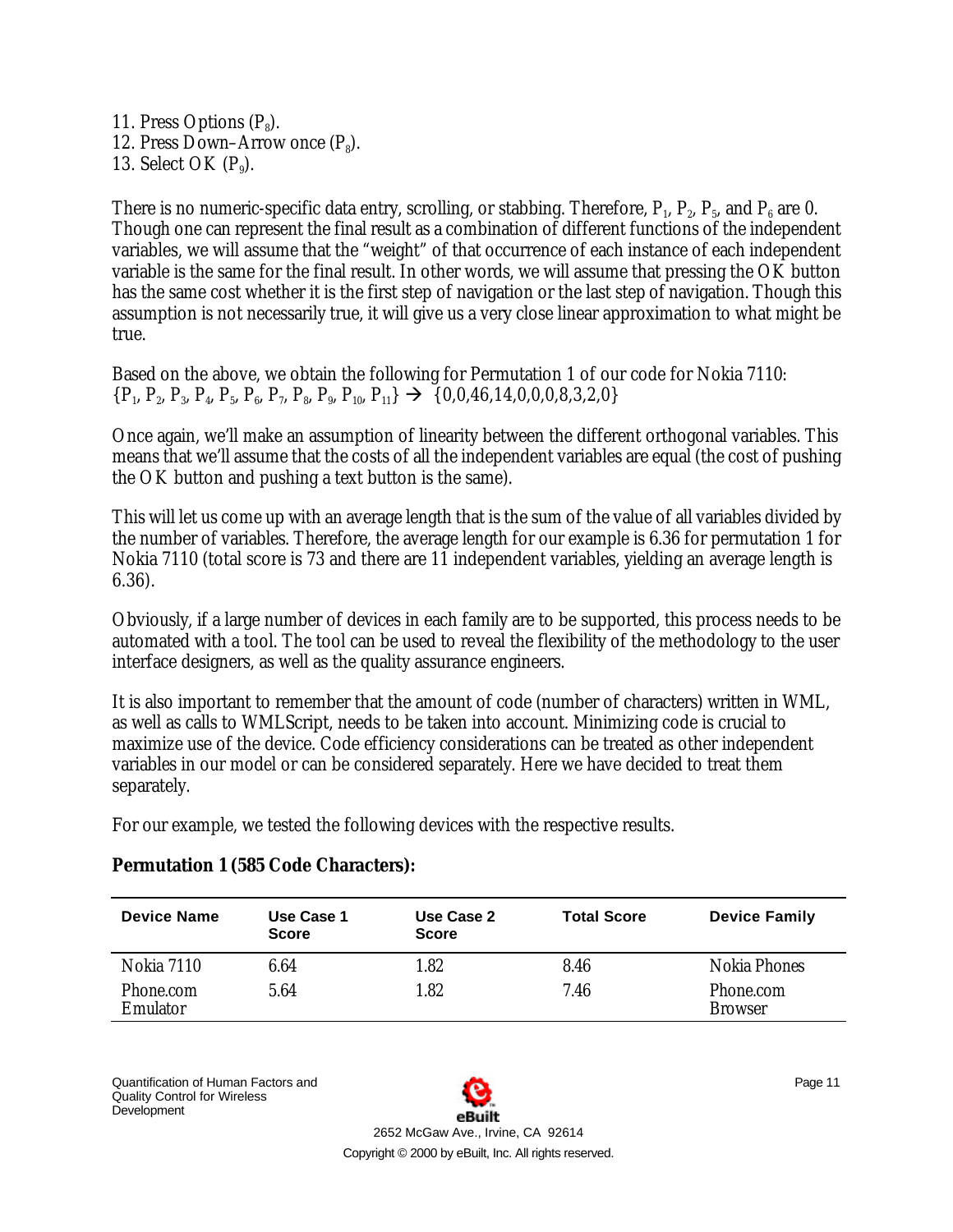| <b>Device Name</b>    | Use Case 1<br><b>Score</b> | Use Case 2<br>Score | <b>Total Score</b> | <b>Device Family</b>        |
|-----------------------|----------------------------|---------------------|--------------------|-----------------------------|
| Nokia 7110            | 5.73                       | 1.82                | 7.55               | Nokia Phones                |
| Phone.com<br>Emulator | 5.64                       | 1.82                | 7.46               | Phone.com<br><b>Browser</b> |

#### **Permutation 2 (496 Code Characters):**

# **Summary**

This paper was an attempt at quantifying the interaction between a user and a device. Such quantification is most applicable to devices that have limited capabilities, such as today's wireless and mobile devices. Once the problem was defined, we approached the solution by looking at the interaction between the user and the device as content that can be represented as a composition of a set of orthogonal and independent atomic interactions, such as entering text. First, we saw that we can use XSL, scripting languages (such as JSP), and good design decisions for a path to a better system. Later, we formalized a methodology to select the best set of screens based on this information.

Also, it is important to remember that business requirements must be considered carefully in the original design of the set of user interfaces. If business requirements of the applications make no sense (for example, e-mail is accessed through purchase ordering menu), the business process flow is disrupted. Business logic and flow must be considered before the first set of user interfaces are selected and put through the selection process suggested in this paper. Therefore, the steps of development and quality assurance should represent an iterative approach, as suggested by the following steps:

- 1. Defining application requirements, use-cases, and so on (typical software development requirements gathering process).
- 2. Defining device families to be supported for the application.
- 3. Defining the device sets within each device family to be supported for the application.
- 4. Defining an orthogonal (independent) variable-set that describes the domain for the interactions of the user with the device families.
- 5. Designing the first set of user interfaces based on the business rules.
- 6. Applying the orthogonal variable-set to create a grading system.
- 7. Using the grading system to evaluate the various possible permutations of the user interface per device family.
- 8. Creating a set of XSLs for each device family. Custom XSLs might be created for specific devices whose use might be inordinately higher than other devices (at least one order of magnitude).

The most critical argument to be made is that all user interaction with a system is information. In order to come up with the single most efficient user interface, we need to choose the most efficient Quantification of Human Factors and Page 12 Quality Control for Wireless **Development** eBuilt